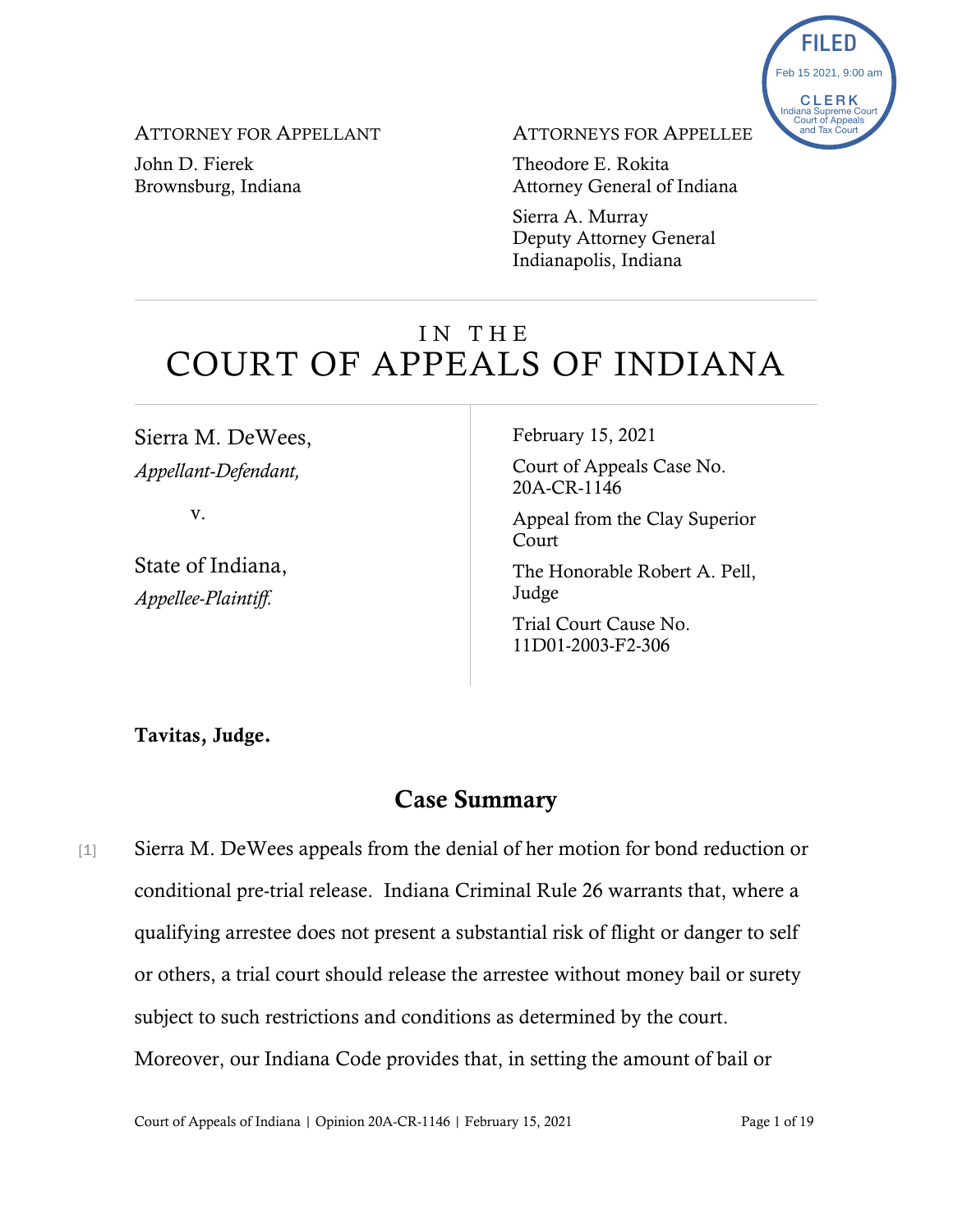deciding whether to grant conditional pre-trial release, trial courts must consider all facts relevant to the risk of a defendant's failure to appear, including factors enumerated in Indiana Code Section 35-33-8-4(b). The Indiana Code further provides that, when the defendant presents additional evidence of substantial mitigating factors, based on Indiana Code Section 35-33-8-4(b), that reasonably suggests that the defendant recognizes the trial court's authority to bring the defendant to trial, the trial court may reduce bail or grant conditional pre-trial release, unless the court finds by clear and convincing evidence that, among other things, the defendant poses a risk to the physical safety of another person or the community. Because we find no support for the trial court's finding that DeWees posed a risk to the physical safety of the alleged victim, we reverse and remand.

### Issue

[2] The sole issue on appeal is whether the trial court abused its discretion in denying DeWees' motion for bond reduction or conditional pre-trial release.

### Facts

[3] The State alleges the following: on March 27, 2020, eighteen-year-old DeWees drove Weston Havey, Preston Hasler, and Blake Braun to the home of sixtyseven-year-old Irving Mullins in Brazil, Indiana. [1](#page-1-0) The group intended to rob Mullins. At approximately 1:30 a.m., Havey, Hasler, and Braun burst into

<span id="page-1-0"></span> $<sup>1</sup>$  Brazil is located in Clay County, Indiana.</sup>

Court of Appeals of Indiana | Opinion 20A-CR-1146 | February 15, 2021 Page 2 of 19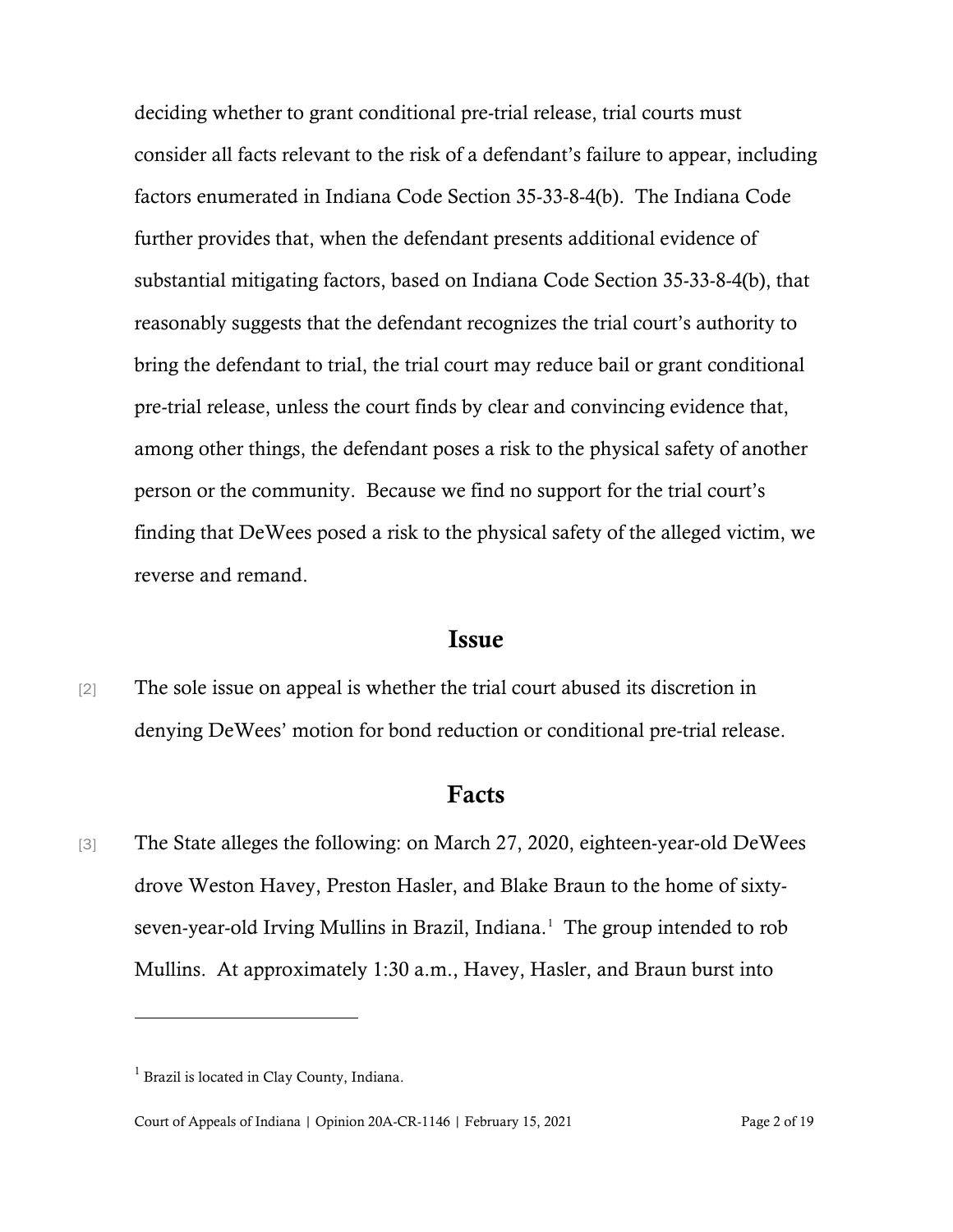Mullins' residence. Havey had a shotgun. Someone shot at Mullins, who returned fire and struck Braun. Braun ran out of the residence, followed by Hasler and, eventually, Havey. The suspects fled in a silver or gray Honda.

- [4] Brazil City Police Patrolman Joseph Young initiated a traffic stop of a vehicle that matched the description of the suspect vehicle with assistance from Clay County Sheriff's Deputy Patrick Duncan and Brazil City Police Detective Casey Harder. When the officers approached the stopped vehicle, DeWees was at the wheel, and Havey was the lone passenger. Detective Harder saw a bloodstain on the back seat of the vehicle, and Patrolman Young observed a shotgun next to the front passenger seat. After being read the *Miranda* advisements, Havey admitted that he participated in an attempted robbery and that his accomplices, Hasler and Braun, were hospital-bound in another vehicle, which Havey described to the police; [2](#page-2-0) and DeWees admitted to her role as the trio's getaway driver. DeWees, Havey, Hasler, and Braun were arrested for criminal offenses related to the incident. [3](#page-2-1)
- [5] On March 30, 2020, the State charged DeWees with aiding, inducing, or causing burglary, a Level 2 felony. On April 1, 2020, the trial court conducted DeWees' initial hearing; set bond at "\$50,000.00 NO 10% CASH ONLY"; and,

<span id="page-2-0"></span> $2$  During the traffic stop, dispatch advised that a man, later identified as Braun, had recently presented himself to St. Vincent Clay Hospital with a gunshot wound. Hasler was subsequently apprehended in a running vehicle outside the hospital.

<span id="page-2-1"></span><sup>&</sup>lt;sup>3</sup> The record reveals that Braun was taken into police custody after he was released from medical treatment. Braun was subsequently deemed eligible for home detention, was assessed an IRAS-PAT score of 2, and was granted a conditional pre-trial release to reside with his father in Marion County.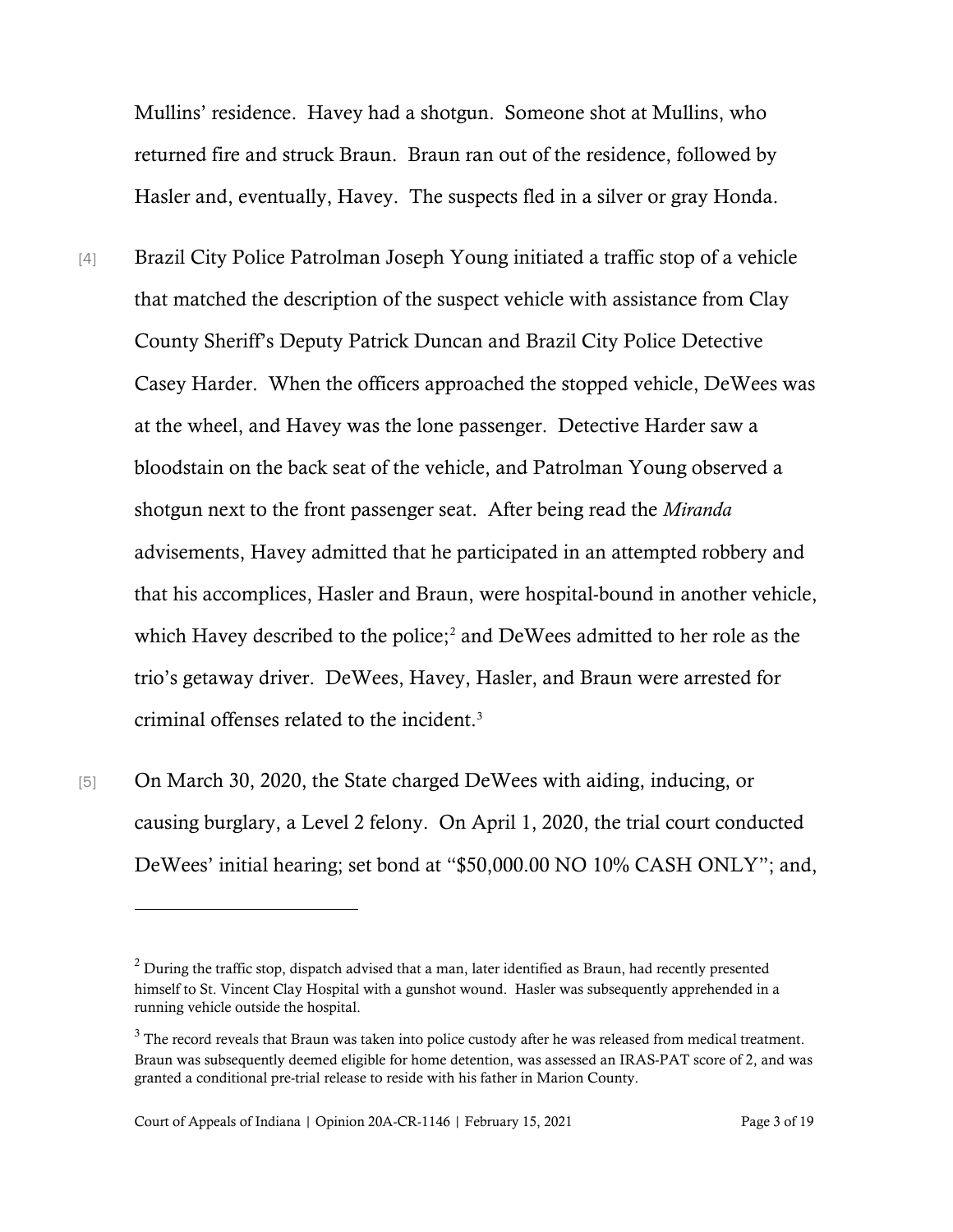among other things, prohibited DeWees from contacting Mullins pursuant to a no-contact order. DeWees' App. Vol. II p. 28. On April 30, 2020, Clay County Community Corrections notified the trial court that DeWees was "prescreened . . . and . . . eligible for Electronic Home Detention through Putnam County Community Corrections."[4](#page-3-0) *Id*. at 32.

[6] On May 6, 2020, DeWees filed a motion for reduction of bond or conditional pre-trial release. On June 1, 2020, the trial court conducted a hearing on DeWees' motion for reduction of bond or conditional pre-trial release. Eighteen-year-old DeWees, who has no prior criminal history, testified as follows. At the time of the offense, DeWees resided with her stepfather and mother, Melinda DeWees ("Melinda"), in Putnam County. Melinda and DeWees have resided in Putnam County since 2008. DeWees also has a close relationship with her father, who lives in Hamilton County. DeWees has never lived outside Indiana, traveled out of the country, and does not own a passport. Before her arrest, DeWees was a full-time high school student with plans to earn a nursing degree from one of two Indiana universities to which she had been accepted. DeWees worked regularly as a babysitter and as an employee of an inflatable bouncehouse rental business until her employment ceased abruptly due to the Covid-19 pandemic. DeWees had approximately \$200 in savings, and Melinda was actively saving to raise DeWees' bond money. If released to home detention, DeWees intended to reside in Putnam County with Melinda

<span id="page-3-0"></span><sup>&</sup>lt;sup>4</sup> At the time of the offense, DeWees resided in Putnam County.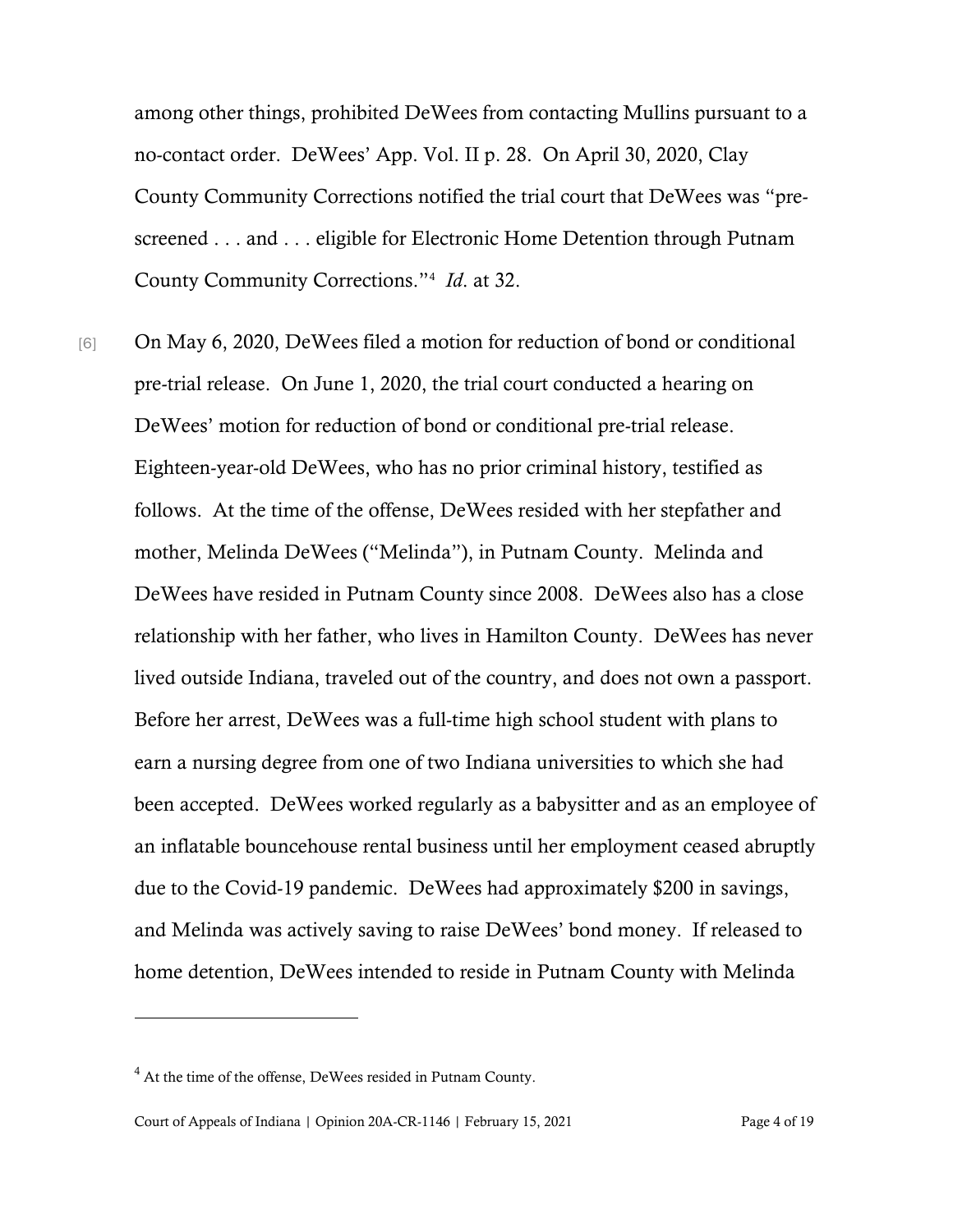and DeWees' stepfather. DeWees stated that she would not defy the no-contact order in effect regarding Mullins.

- [7] Defense counsel advised the trial court that: (1) Melinda was gainfully employed and intended to pay the costs associated with DeWees' bond and/or home detention; (2) Melinda's residence was pre-screened and approved as DeWees' home detention placement; and (3) Melinda would ensure that DeWees appeared for court proceedings and obeyed court-imposed conditions.
- [8] Mullins testified that the trial court should deny DeWees' motion for bond reduction or conditional pre-trial release because, notwithstanding her testimony, DeWees was a willing participant in the offense, which had deeply frightened him. Mullins testified further that he and his daughter lived in fear that the suspects would return to his residence to do him harm. Mullins testified that he keeps two guns on or near his person as a result of the traumatic event.
- [9] On June 4, 2020, the trial court denied the motion for bond reduction and conditional pre-trial release. On June 5, 2020, DeWees filed a motion to stay the order denying reduction of bond or conditional pre-trial release ("motion to stay") and sought her "release to pretrial services with the added condition of home detention pending the resolution of her appeal." *Id*. at 53. On June 12, 2020, DeWees filed her notice of appeal. The trial court denied DeWees' motion to stay on June 17, 2020. The trial court's order provided, in part:

Court of Appeals of Indiana | Opinion 20A-CR-1146 | February 15, 2021 Page 5 of 19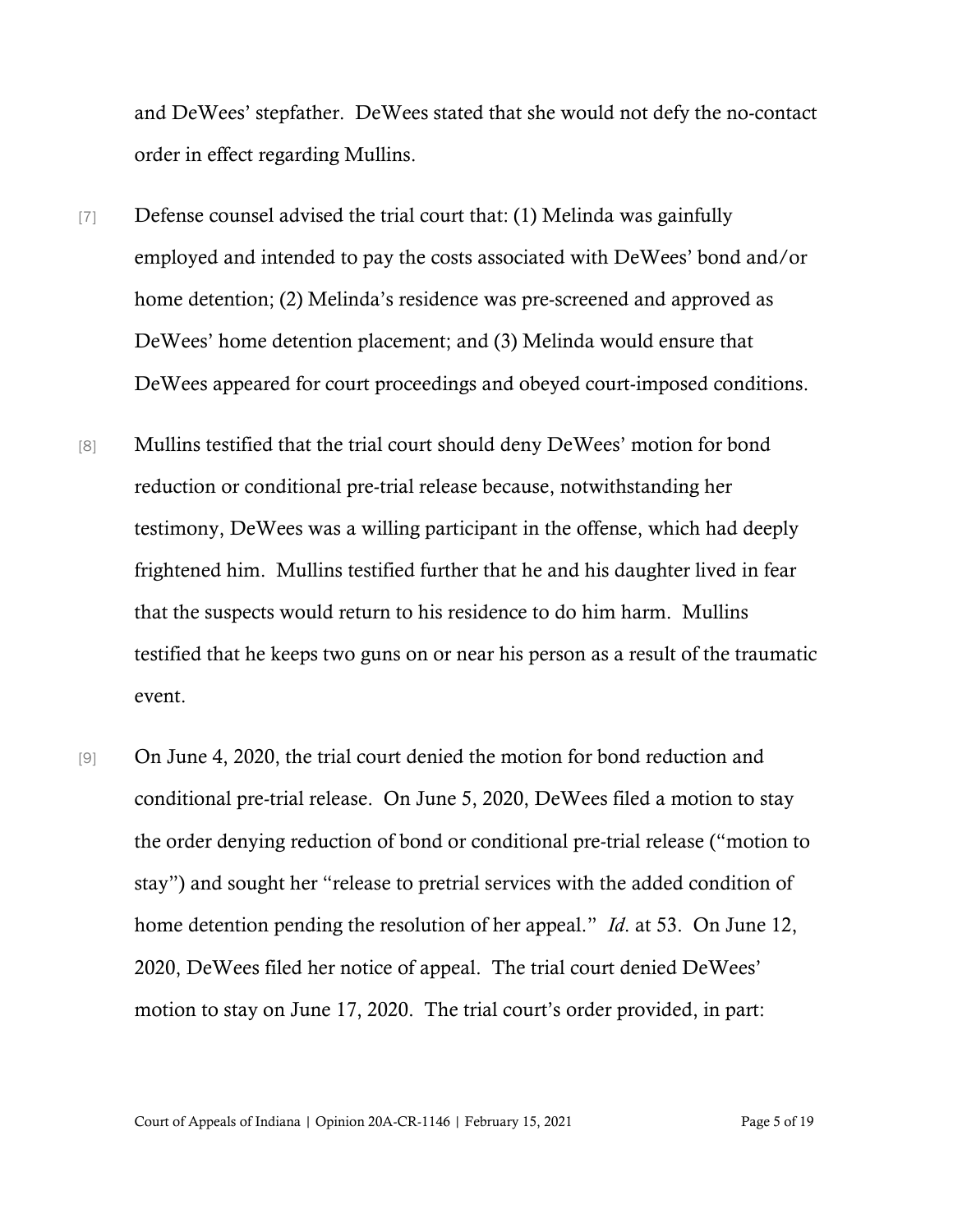[DeWees] is an eighteen-year-old senior at Greencastle High School. She has no criminal record. Her IRAS evaluation was "4". She testified that she had been employed until recently but lost her job due to the COVID-19 situation. The court accepts the IRAS evaluation of "4". [DeWees] lives with her mother in Fillmore, Putnam County[ ]. [DeWees]' father lives in Carmel, Indiana. Putnam County adjoins Clay County. [DeWees] has been approved for Electronic Home Detention in Putnam County by Clay County Community Corrections. The State of Indiana has not agreed to pre-trial electronic home detention.

The alleged victim, Irving Mullins[,] testified that he is in fear from [DeWees] and her alleged accomplices . . . . [DeWees] was said to be the driver of one of the cars involved. [ ] Mullins formerly kept a pistol by his side. Now he keeps two pistols. [ ] Mullins was unsympathetic to [DeWees]' testimony . . . .

Pursuant to [IC. 35-33-8-4,](https://www.westlaw.com/Document/N52A43430557F11E7BB4ADBEAC9857F2B/View/FullText.html?transitionType=Default&contextData=(sc.Default)&VR=3.0&RS=da3.0) the court finds that [DeWees] is originally from Carmel, Indiana[,] but has lived in Fillmore for some years. The court takes judicial notice that Fillmore is about 25 miles from Brazil, Indiana and about 29 miles from [ ] Mullins' home. Fillmore is not exactly "in the community", but is not that far away either. [DeWees]' employment status is unemployed, which she attempted to explain. She is, or was, still in high school. Her family ties appear strong, since she plans to stay with her mother. No evidence was presented of bad character other than being charged with this crime. She has no criminal record, and therefore no failures to appear. The nature and gravity of the offense charged is extremely serious and the court accepts the State's concern that [DeWees] may live with her father and therefore be farther from the community, although Carmel is only about an hour and a half away from Brazil. However, [DeWees] has said her Home Detention would be at her mother's home in Fillmore. [DeWees] has agreed to have no contact with [ ] Mullins. The source of funds for any bond would presumably be from [DeWees]' family.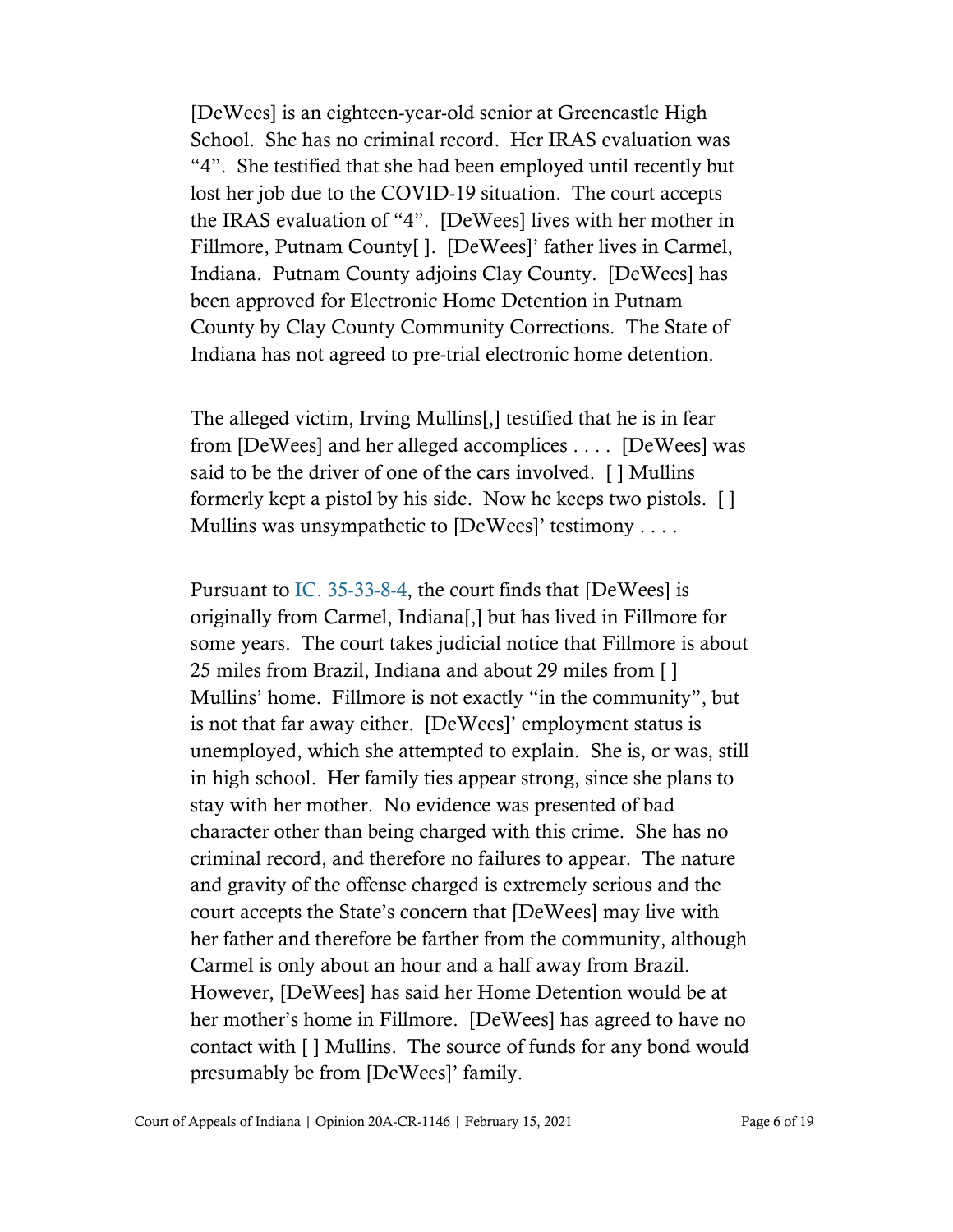With regard to C.R. 26, because of the above factors the court cannot say that [DeWees] is not a substantial flight risk nor that she is not a danger to others. [ ] This court finds *Yeager* not be controlling due to [DeWees] having a higher IRAS score, living a farther distance from the community, being charged with a more serious crime, and the testimony of the alleged victim who is the State's only eyewitness. There was no mention of victim testimony in *Yeager*. Primarily because of [ ] Mullins' testimony the court concludes that the State has proved by clear and convincing evidence that [DeWees] is a risk to the physical safety of [ ] Mullins.

*Id*. at 50.

[10] On June 23, 2020, DeWees filed an emergency motion to stay before this Court, which we granted on June 25, 2020. This Court ordered the trial court to release DeWees to pre-trial home detention pending resolution of the appeal.[5](#page-6-0) On June 26, 2020, the trial court entered its amended order on DeWees' motion for reduction of bond or conditional pre-trial release, wherein it ordered DeWees released to electronic home detention with GPS monitoring.<sup>[6](#page-6-1)</sup> DeWees now appeals from the denial of her motion for reduction of bond or conditional pre-trial release.

<span id="page-6-0"></span><sup>5</sup> The State filed its opposition to DeWees' emergency motion to stay on June 26, 2020. This Court treated the State's opposition as a motion to reconsider and denied it on June 29, 2020.

<span id="page-6-1"></span><sup>6</sup> Also on June 26, 2020, the State filed an emergency motion to reconsider before this Court; we denied the State's motion to reconsider on July 1, 2020. On July 2, 2020, the Clay County Sheriff released DeWees to Putnam County Community Corrections.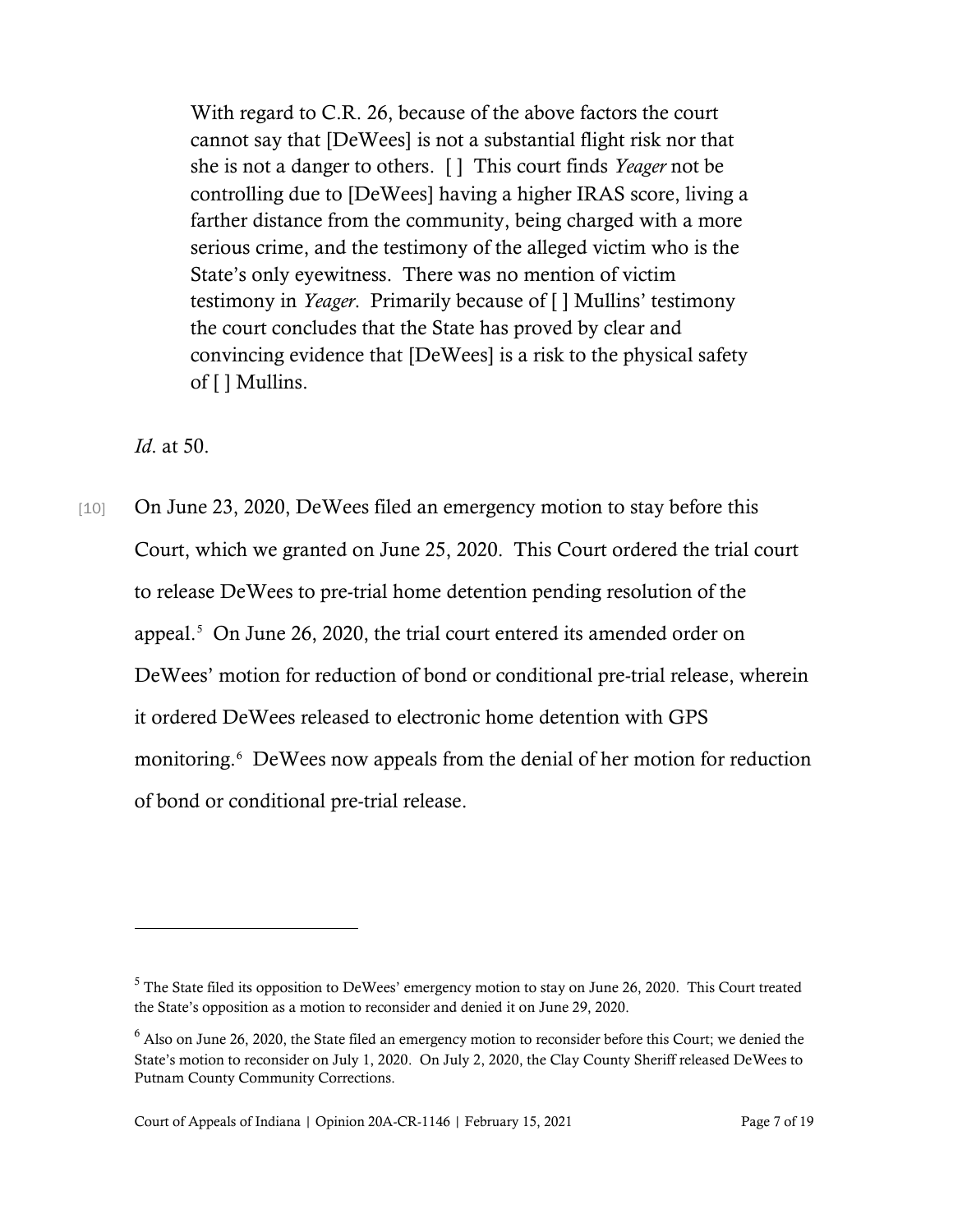## Analysis

- [11] Dewees argues that the trial court erred in denying her motion for reduction of bond and/or conditional pre-trial release. The amount of bond is within the discretion of the trial court and will be reversed on appeal only for an abuse of that discretion. *Lopez v. State,* 985 N.E.2d 358, 360 (Ind. Ct. App. 2013). "An abuse of discretion occurs when the trial court's decision is clearly against the logic and effect of the facts and circumstances before it." *Sneed v. State,* 946 N.E.2d 1255, 1257 (Ind. Ct. App. 2011).
- [12] The Indiana Constitution prohibits excessive bail. Ind. Const. art. 1, § 16. "The object of bail is not to effect punishment in advance of conviction." *[Samm](https://www.westlaw.com/Document/Id9a16c8288c611ddbc7bf97f340af743/View/FullText.html?transitionType=Default&contextData=(sc.Default)&VR=3.0&RS=da3.0&fragmentIdentifier=co_pp_sp_578_766) v. [State](https://www.westlaw.com/Document/Id9a16c8288c611ddbc7bf97f340af743/View/FullText.html?transitionType=Default&contextData=(sc.Default)&VR=3.0&RS=da3.0&fragmentIdentifier=co_pp_sp_578_766)*[, 893 N.E.2d 761, 766 \(Ind. Ct. App. 2008\).](https://www.westlaw.com/Document/Id9a16c8288c611ddbc7bf97f340af743/View/FullText.html?transitionType=Default&contextData=(sc.Default)&VR=3.0&RS=da3.0&fragmentIdentifier=co_pp_sp_578_766) "Rather, it is to ensure the presence of the accused when required without the hardship of incarceration before guilt has been proved and while the presumption of innocence is to be given effect." *[Id.](https://www.westlaw.com/Document/Id9a16c8288c611ddbc7bf97f340af743/View/FullText.html?transitionType=Default&contextData=(sc.Default)&VR=3.0&RS=da3.0)* To determine whether bail is excessive, a court must consider: "(1) the object of bail itself, and (2) the financial ability of the accused to provide the required amount of bail." *Id.* (quotation omitted). Generally, bond is considered excessive if it is set at an amount higher than reasonably calculated to ensure the accused's presence in court or to assure the physical safety of another person or the community, if the court finds by clear and convincing evidence that the accused poses a risk to the physical safety of another person or the community." *See Lopez,* 985 N.E.2d at 360; *see* Ind. Crim. Rule 26.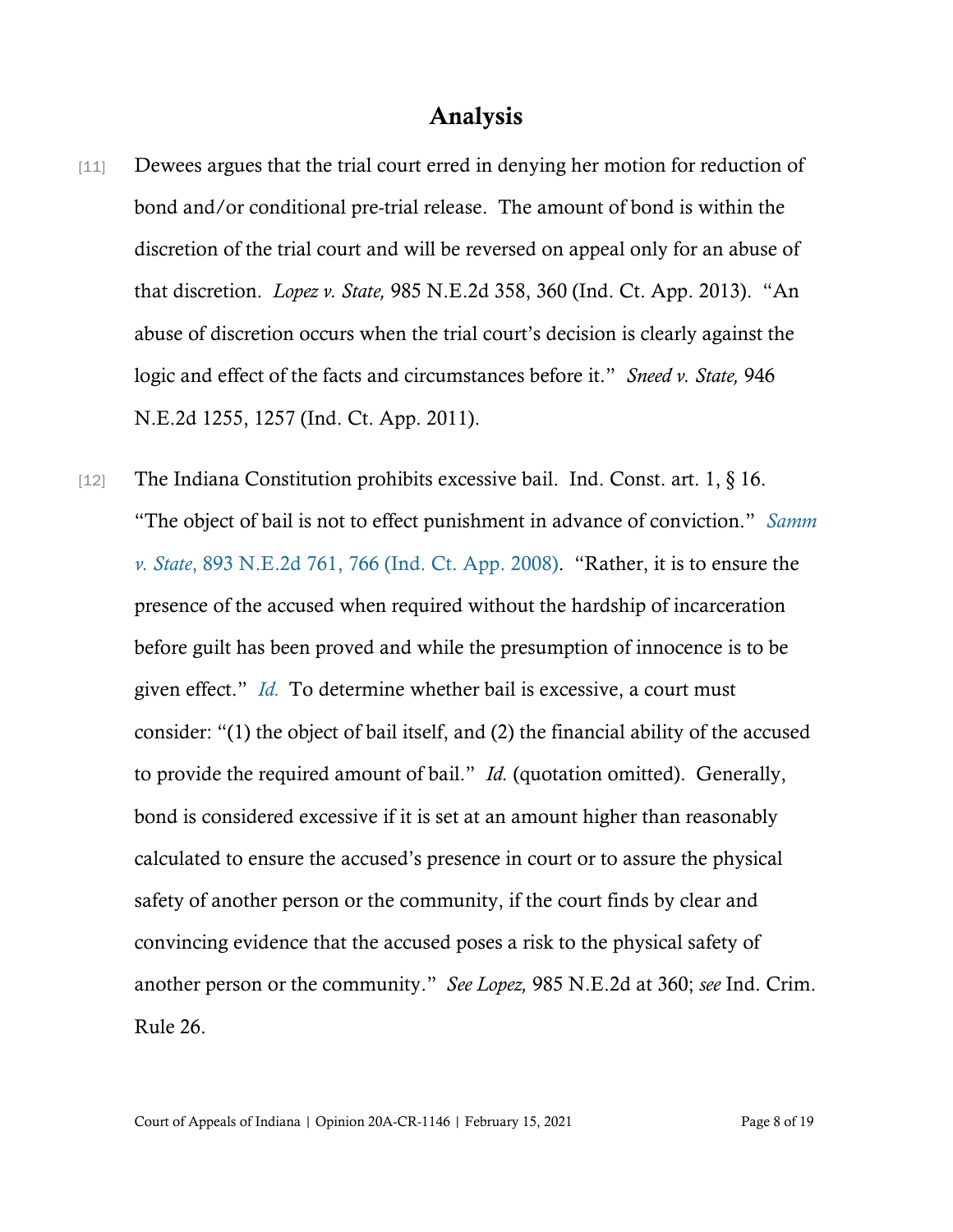- [13] Indiana Criminal Rule 26, regarding pre-trial release, provides, in part:
	- (A)If an arrestee does not present a substantial risk of flight or danger to self or others, the court should release the arrestee without money bail or surety subject to such restrictions and conditions as determined by the court except when:
		- (1) The arrestee is charged with murder or treason.
		- (2) The arrestee is on pre-trial release not related to the incident that is the basis for the present arrest.
		- (3) The arrestee is on probation, parole or other community supervision.

(B) In determining whether an arrestee presents a substantial risk of flight or danger to self or other persons or to the public, the court should utilize the results of an evidence-based risk assessment approved by the Indiana Office of Court Services, and such other information as the court finds relevant. The court is not required to administer an assessment prior to releasing an arrestee if administering the assessment will delay the arrestee's release. . . .

Crim. R. 26.

[14] Indiana Code Section 35-33-8-5, which grants defendants the opportunity to

seek alteration or revocation of bail, provides, in part, as follows:

(a) Upon a showing of good cause, the state or the defendant may be granted an alteration or revocation of bail by application to the court before which the proceeding is pending . . . .

\* \* \* \* \*

(c) When the defendant presents additional evidence of substantial mitigating factors, based on the factors set forth in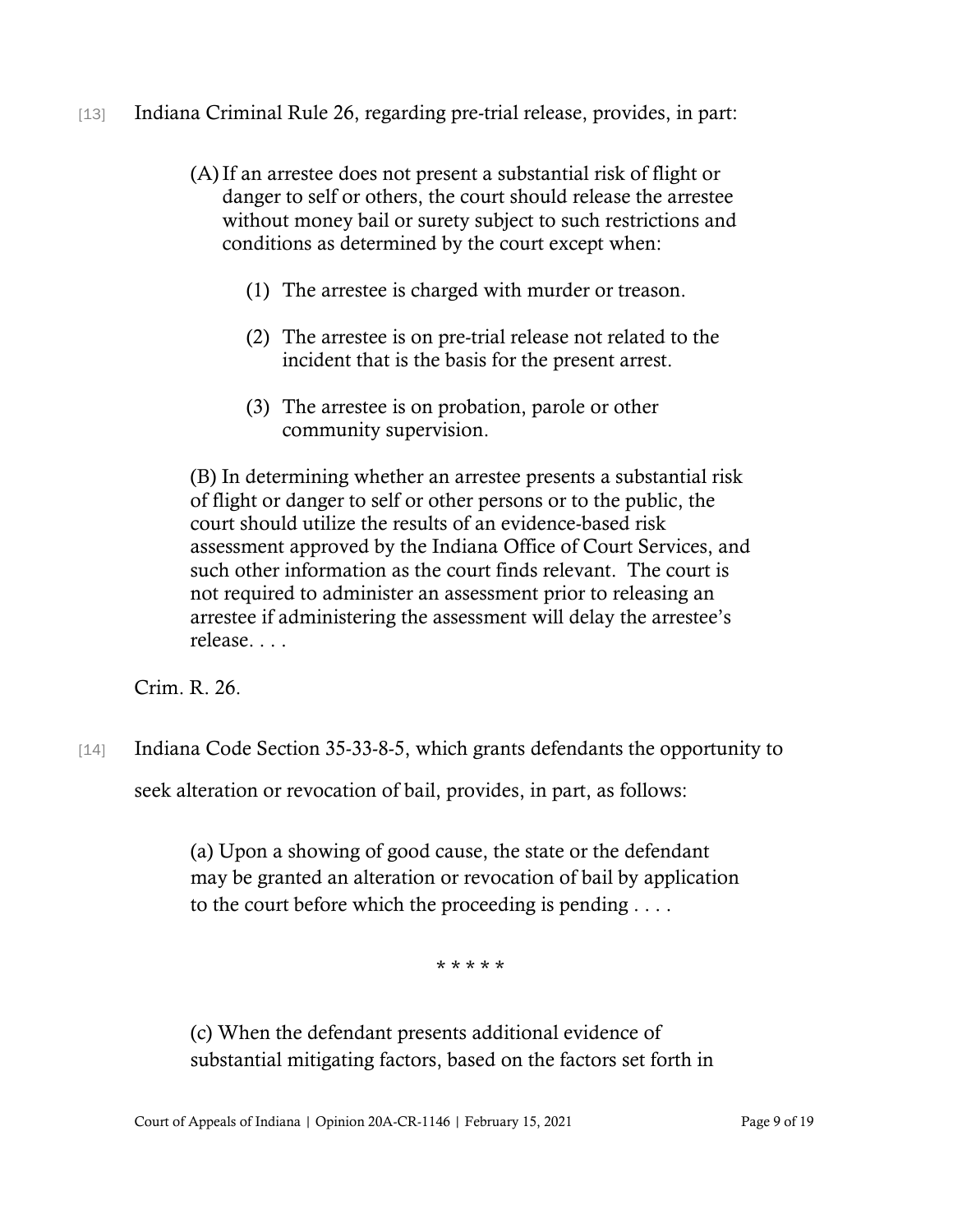[Indiana Code Section 35-33-8-4(b)], which reasonably suggests that the defendant recognizes the court's authority to bring the defendant to trial, the court may reduce bail. However, the court may not reduce bail if the court finds by clear and convincing evidence that the factors described in [IC 35-40-6-6\(1\)\(A\)](https://www.westlaw.com/Document/N8B297BB0817511DB8132CD13D2280436/View/FullText.html?transitionType=Default&contextData=(sc.Default)&VR=3.0&RS=da3.0) and [IC](https://www.westlaw.com/Document/N8B297BB0817511DB8132CD13D2280436/View/FullText.html?transitionType=Default&contextData=(sc.Default)&VR=3.0&RS=da3.0)   $35-40-6-6(1)(B)^{[7]}$  $35-40-6-6(1)(B)^{[7]}$  $35-40-6-6(1)(B)^{[7]}$  exist or that the defendant otherwise poses a risk to the physical safety of another person or the community.

Ind. Code § 35-33-8-5.

- [15] The [Indiana Code Section 35-33-8-4\(b\)](https://www.westlaw.com/Document/N52A43430557F11E7BB4ADBEAC9857F2B/View/FullText.html?transitionType=Default&contextData=(sc.Default)&VR=3.0&RS=da3.0) factors follow:
	- (1) the length and character of the defendant's residence in the community;
	- (2) the defendant's employment status and history and his ability to give bail;
	- (3) the defendant's family ties and relationships;
	- (4) the defendant's character, reputation, habits, and mental condition;
	- (5) the defendant's criminal or juvenile record . . . ;

(6) the defendant's previous record in not responding to court appearances when required or with respect to flight to avoid criminal prosecution;

(7) the nature and gravity of the offense and the potential penalty faced, insofar as these factors are relevant to the risk of nonappearance;

<span id="page-9-0"></span><sup>&</sup>lt;sup>7</sup> Neither Indiana Code Section 35-40-6-6(1)(A) nor Indiana Code Section 35-40-6-6(1)(B) is applicable here.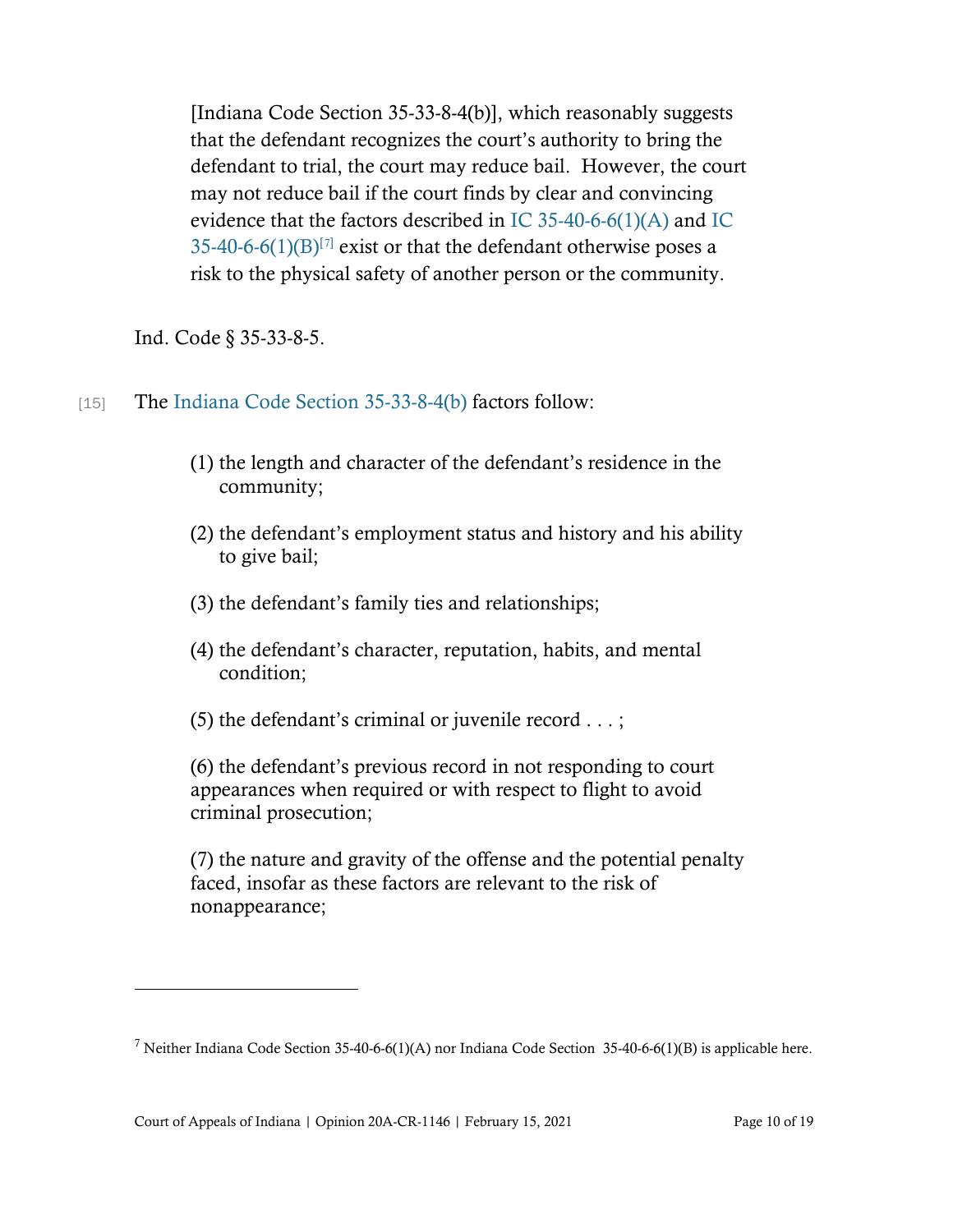(8) the source of funds or property to be used to post bail or to pay a premium, insofar as it affects the risk of nonappearance;

(9) that the defendant is a foreign national who is unlawfully present in the United States under federal immigration law; and

(10) any other factors, including any evidence of instability and a disdain for authority, which might indicate that the defendant might not recognize and adhere to the authority of the court to bring him to trial.

[16] In support of her claim, DeWees relies upon *Yeager v. State*, 148 N.E.3d 1025 (Ind. Ct. App. 2020), and maintains that DeWees and Yeager "are nearly similarly situated and should be treated the same." DeWees' Br. p. 16. In *Yeager,* after Yeager's arrest for multiple felonies relating to child battery, the trial court set a \$250,000.00 cash bail. Yeager filed a motion to reduce bail, which was denied despite a county official's recommendation that Yeager presented no flight risk and was eligible for placement on electronic monitoring. The trial court denied the motion notwithstanding Yeager's: (1) nominal criminal history, comprised only of a charge of underage drinking fifteen years earlier; (2) steady, long-term housing, employment, familial ties, and relationships in the community; (3) willingness to pay for electronic monitoring; and (4) pledge to honor the no-contact order regarding the victim. The trial court also overlooked Yeager's parents' assurances that they would ensure that Yeager would appear in court. In reversing on appeal, this Court found that the trial court abused its discretion in denying the motion to reduce bail because Yeager presented evidence of substantial mitigating factors that showed his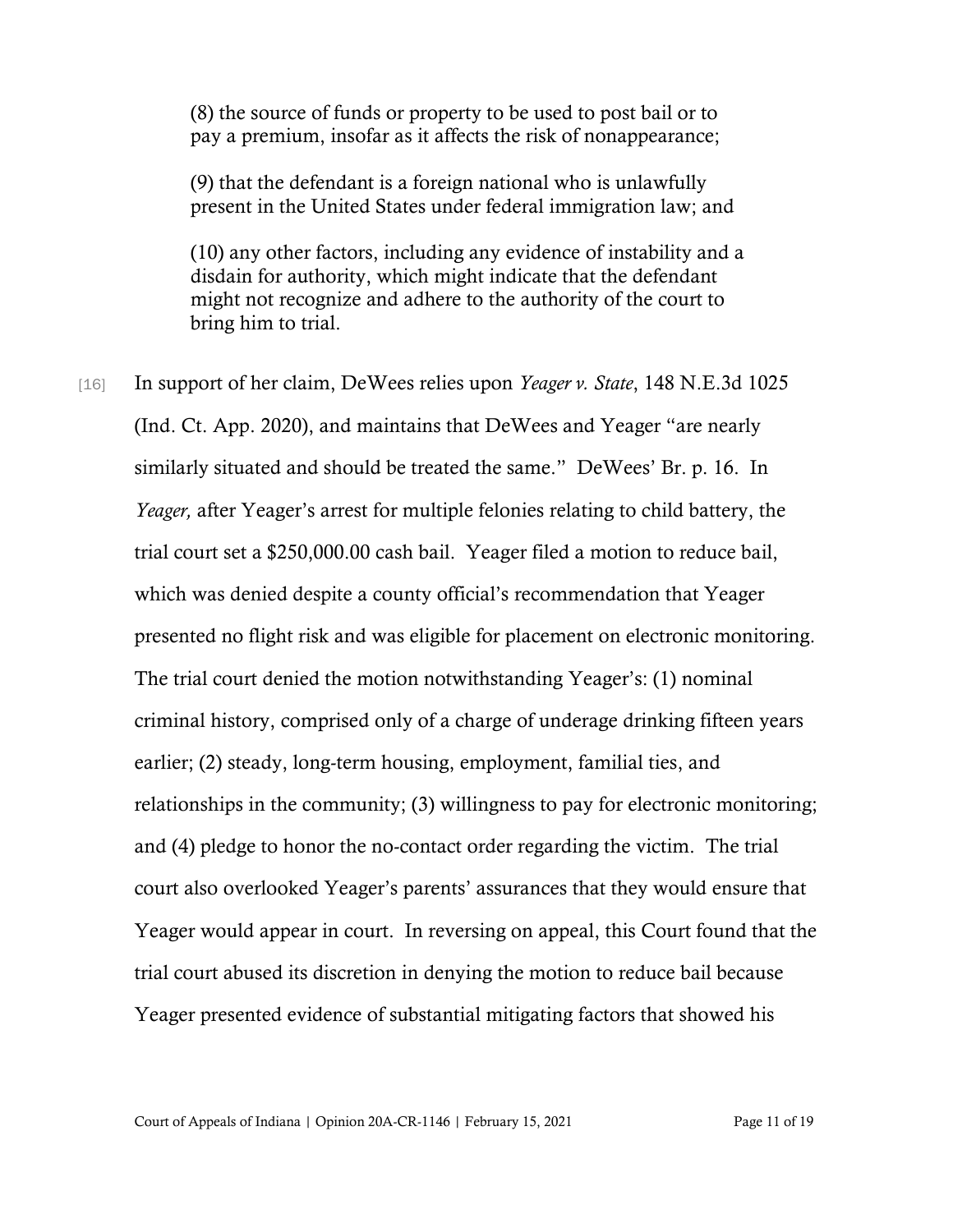recognition of the court's authority to bring him to trial; and the State presented no valid evidence that Yeager posed a risk to the victim or the community.

[17] Here, the trial court found: (1) "primarily because of Mullins' testimony[,]" that the State had proved, by clear and convincing evidence, that DeWees posed a risk to Mullins' physical safety; and (2) *Yeager* was not controlling "due to [DeWees] having a higher IRAS score, living a farther distance from the community, [and] being charged with a more serious crime. . . ." *See* DeWees' App. Vol. II pp. 50, 51; *see* [I.C. § 35-38-8-5\(c\).](https://www.westlaw.com/Document/N806E3240D7C911E28641E2E2B81BC9DE/View/FullText.html?transitionType=Default&contextData=(sc.Default)&VR=3.0&RS=da3.0) We cannot agree and are perplexed by the discordance between the trial court's order and the relevant facts.

#### *I. Indiana Risk Assessment System – Pretrial Assessment Tool*

[18] As an initial matter, we observe that Indiana Criminal Rule 26(B) requires a trial court to use the pre-trial IRAS risk assessment ("IRAS-PAT") "and such other information as the court finds relevant" in determining whether an arrestee "presents a substantial risk of flight or danger to self or other persons or to the public." The pre-trial IRAS-PAT scale rates persons earning a score of zero to two points as having, among other things, a "low" risk of failure to appear. A score of three to five points reflects a "moderate" risk of failure to appear; and a score of six or more reflects a "high" risk of failure to appear.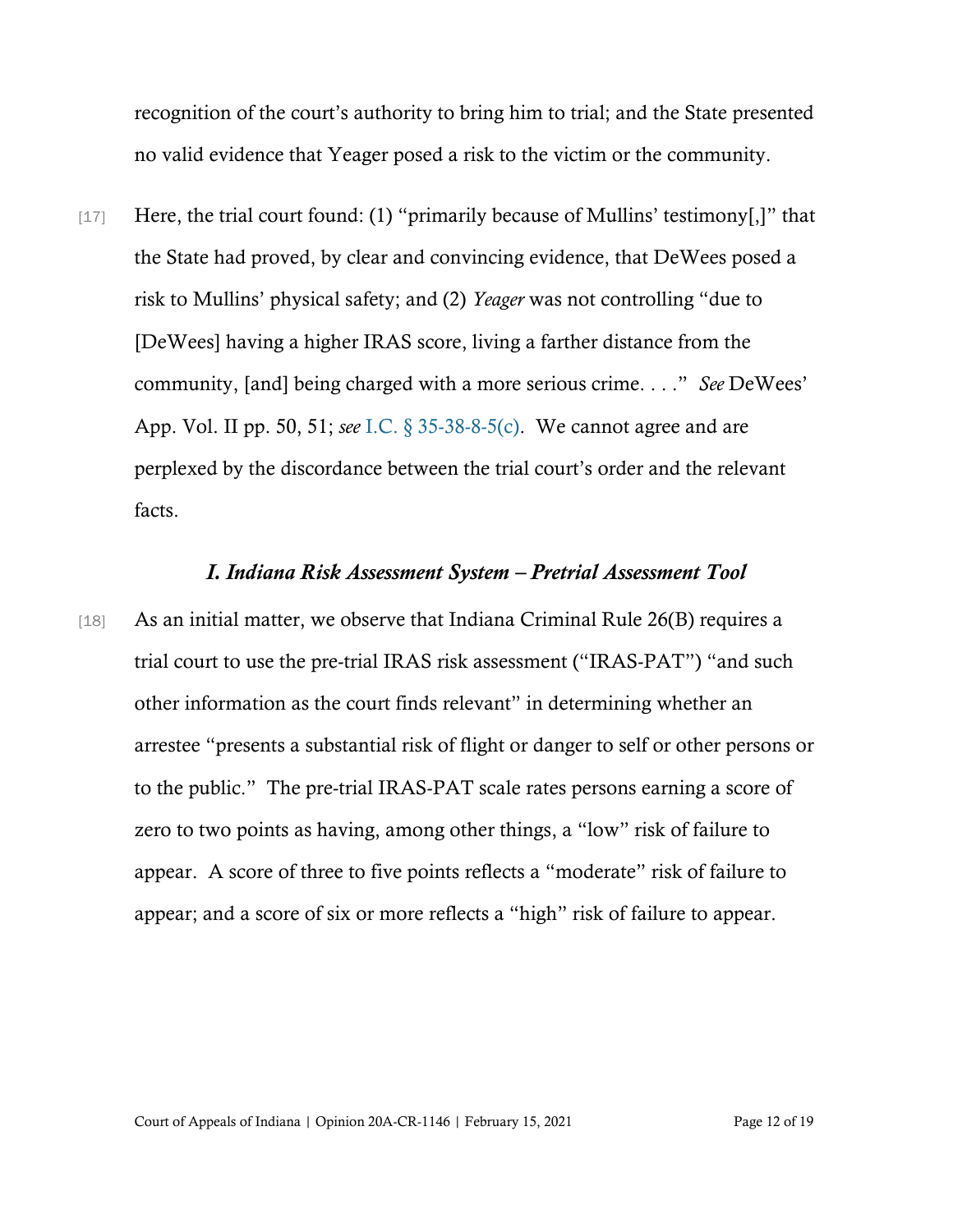DeWees' App. Vol. II pp. 18, 19. Here, DeWees was assessed an IRAS-PAT score of four.<sup>[8](#page-12-0)</sup>

[19] We take issue with the assessment of two points to DeWees for her unemployed status. Taking at face value DeWees' testimony that: (1) she was a full-time high school student at the time of her arrest; and (2) she was technically employed at the time of her arrest, but that her babysitting and bouncehouse rental jobs fizzled due to the ongoing coronavirus pandemic, we find the assessment of two points for DeWees' unemployed status to be unreasonable and deem an "adjusted" IRAS-PAT score of two points to be more appropriate here.

### *II. Indiana Code Section 35-33-8-4(b) factors*

[20] Next, we will consider the pertinent<sup>[9](#page-12-1)</sup> Indiana Code Section 35-33-8-4(b) factors in turn. Regarding the first factor, "the length and character of [DeWees'] residence in the community[,]" DeWees is a longtime resident of Putnam County, which shares a border with Clay County, where the charged offense occurred. Since 2008, DeWees has resided in Putnam County with her mother. This factor weighs in DeWees' favor.

<span id="page-12-0"></span><sup>&</sup>lt;sup>8</sup> DeWees' four-point score was comprised of: (1) one point for being under age thirty-three at the time of her first arrest; (2) one point for illegal drug use in the six months preceding her arrest; and (3) two points for being unemployed at the time of her arrest, for a total of four points.

<span id="page-12-1"></span> $^{9}$ The sixth and ninth factors are inapplicable here.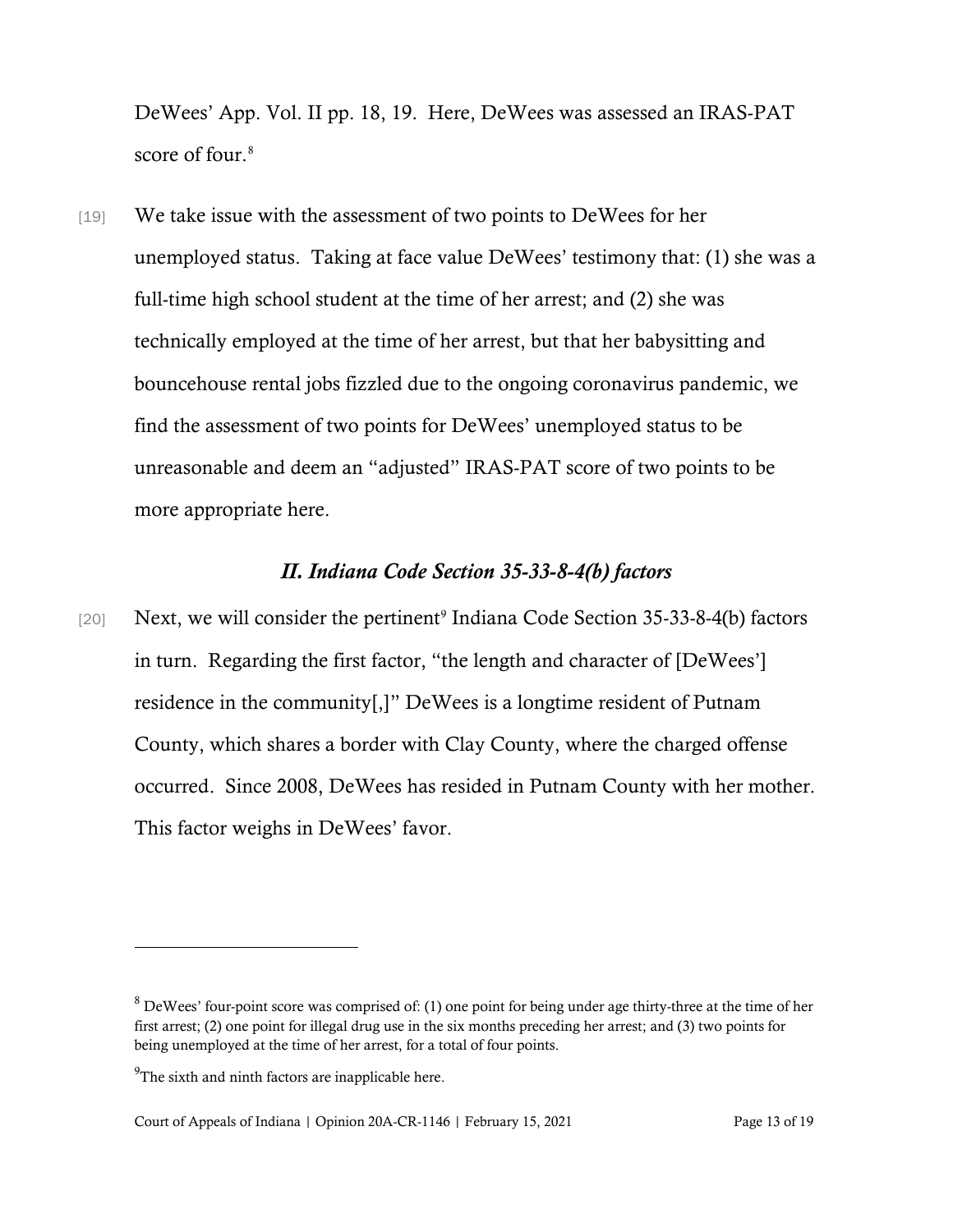- [21] The second factor, DeWees' employment status and history and her ability to give bail, is somewhat of a nullity. At the time of DeWees' arrest, she was a high school senior, who worked as a babysitter and at an inflatable bouncehouse rental business. As DeWees testified, "I was employed but not working because of Covid-l9." Tr. Vol. II p. 7. This factor favors neither party.
- [22] Regarding the third factor, DeWees' "family ties and relationships," the record reveals DeWees' ties to her mother and stepfather, with whom DeWees resided in Putnam County, and DeWees' relationship with her father, whom she visited in Hamilton County "every other weekend if not every weekend." *Id*. at 11. Although, on its face, this factor reflects DeWees' ties to other counties, it also establishes that her core relationships are moored in Putnam and Hamilton Counties, which are geographically close to Clay County. In our view, the proximity of these counties makes it less likely that DeWees will fail to appear.
- [23] The fourth and fifth factors, "the defendant's character, reputation, habits, and mental condition" and "the defendant's criminal or juvenile record[,]" respectively, yielded evidence that: (1) DeWees smoked marijuana in the sixmonth period before her arrest; and (2) the instant offense was DeWees' first contact with the criminal justice system. In tandem, these factors reflect DeWees' nominal criminal history, which inures to DeWees' benefit.
- [24] Regarding the seventh factor, "the nature and gravity of the offense and the potential penalty faced[,]" DeWees is charged with aiding, inducing, or causing burglary, a Level 2 felony. The charged offense is significant and is punishable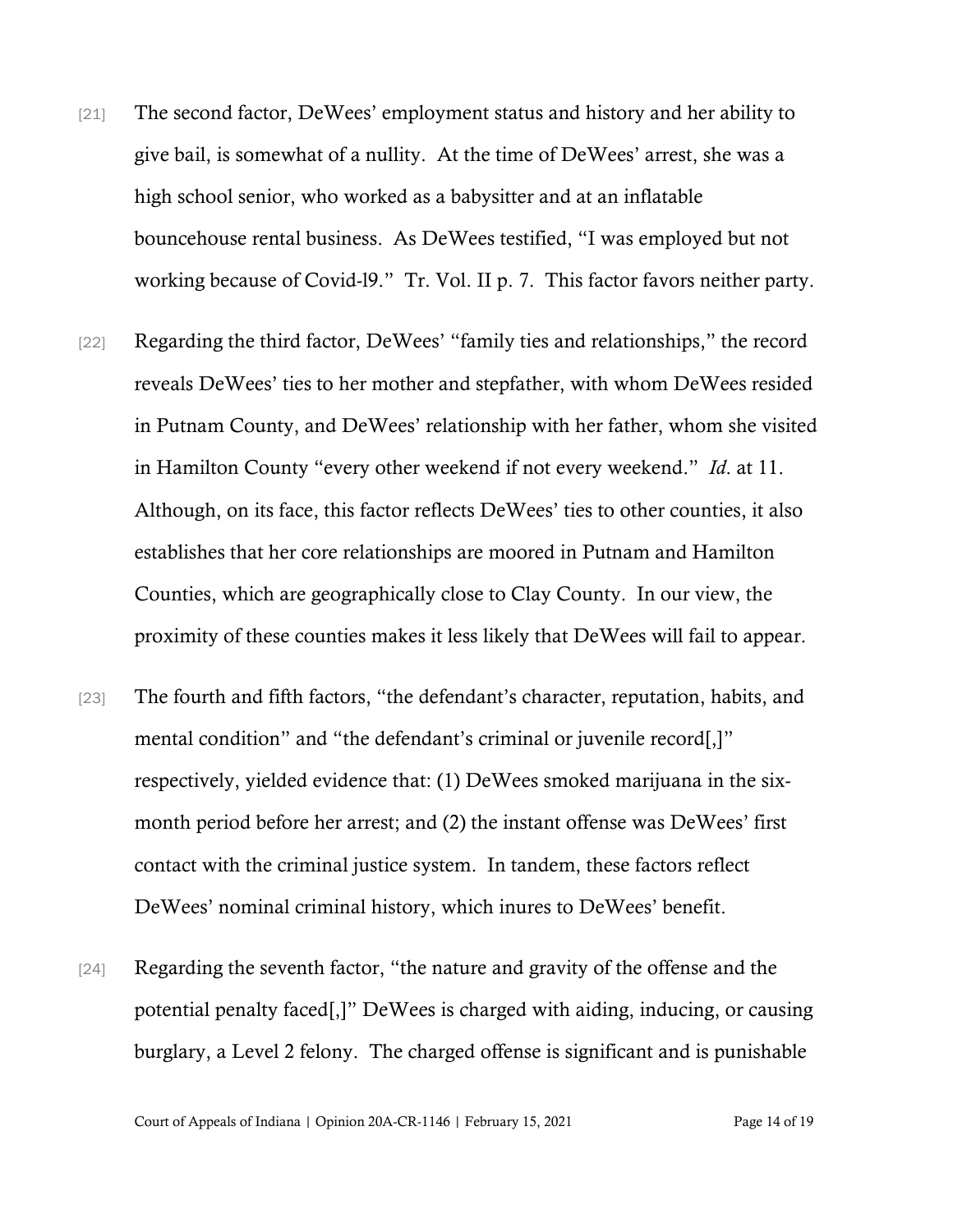by ten to thirty years imprisonment, with an advisory sentence of seventeen and one-half years. [I.C. § 35-50-2-4.5.](https://www.westlaw.com/Document/N7058ACC0E28A11E28843F593B78874C5/View/FullText.html?transitionType=Default&contextData=(sc.Default)&VR=3.0&RS=da3.0) This factor weighs in favor of the State.

[25] With respect to the eighth factor, "the source of funds or property to be used to post bail[,]" the record reveals that: (1) DeWees' mother, Melinda DeWees ("Melinda"), "[has] been saving" in order to post DeWees' bond; and (2):

> [Melinda] advised [defense counsel] that she will make sure that [DeWees] is at every single court appearance and that [DeWees] complies with all of the conditions of [ ] release if [DeWees] is released, plus any conditions of Community Corrections and that [Melinda] will be able to assist with the fees for Community Corrections for [DeWees].

Tr. Vol. II pp. 10, 12. This factor inures to DeWees' benefit.

- [26] Regarding the tenth and final relevant factor, encompassing "any other factors, including any evidence of instability and a disdain for authority, which might indicate that [DeWees] might not recognize and adhere to the authority of the court to bring h[er] to trial[,]" we find no support in the record for this factor and find that this factor inures to DeWees' benefit.
- [27] The circumstances here are starkly similar to those in *Yeager*. After Putnam County pre-approved DeWees for home detention with electronic home monitoring, the trial court denied DeWees' motion for bond reduction or conditional pre-trial release notwithstanding: (1) DeWees' lack of any criminal history; (2) DeWees' long-term residency, familial ties, and relationships near Clay County; (3) Melinda's willingness to pay for electronic monitoring; (4)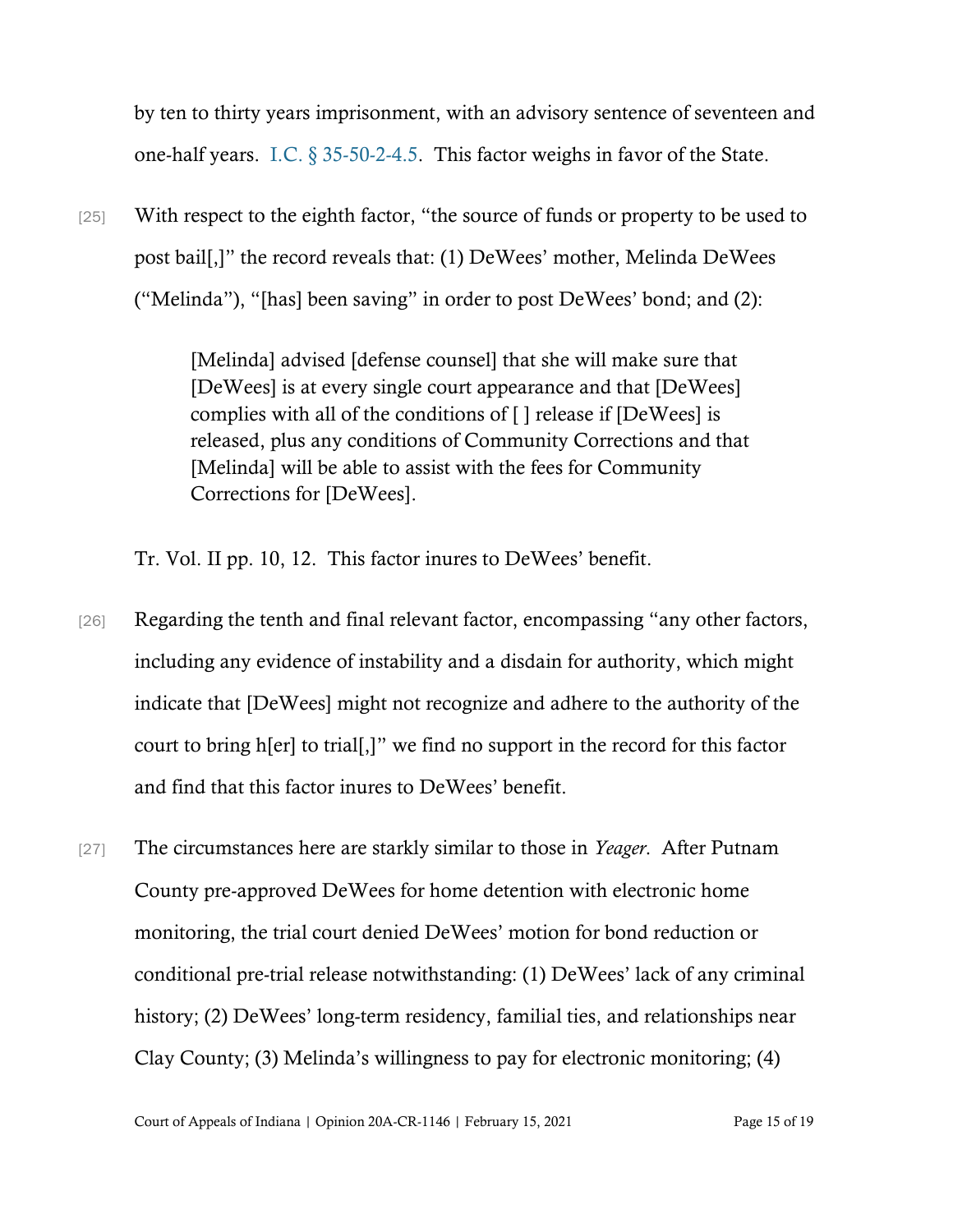DeWees' pledge to honor the no-contact order in effect as to Mullins; and (5) Melinda's commitment to ensure that DeWees would appear and abide by all court-ordered conditions. As in *Yeager*, our review of the record leads us to conclude that DeWees presented additional evidence of substantial mitigating factors, based on Indiana Code Section 35-33-8-4(b) factors, that reasonably suggested that DeWees recognized the trial court's authority to bring her to trial; nonetheless, the trial court denied her motion for reduction of bond or conditional pre-trial release, citing the risk that DeWees posed to Mullins.

# *III. Risk to Physical Safety*

- [28] With respect to the trial court's finding that DeWees posed a risk to Mullins' physical safety, we have scoured the record for evidentiary support but have been left wanting. The record reveals only that: (1) the trial court "t[ook] judicial notice that Fillmore is about 25 miles from Brazil, Indiana[,] and about 29 miles from [ ] Mullins' home[,]" *see* DeWees' App. Vol. II p. 50; and (2) Mullins testified that the attempted robbery frightened and disturbed him. *See* Tr. Vol. II p. 15 (Mullins' testimony that "[he is] 67 years old. [He] sleep[s] with two guns, one on each side of [him]. [He's] [w]orried about someone trying to break in again.").
- Court of Appeals of Indiana | Opinion 20A-CR-1146 | February 15, 2021 Page 16 of 19 [29] Although we are sympathetic to Mullins' distress, Mullins' testimony that he remains in a fearful state cannot, standing alone, sustain the the trial court's finding that DeWees poses a risk to Mullins' physical safety. We decline to find, as the trial court did, that Mullins' testimony sufficed to establish, by clear and convincing evidence, that DeWees posed a risk to Mullins' physical safety.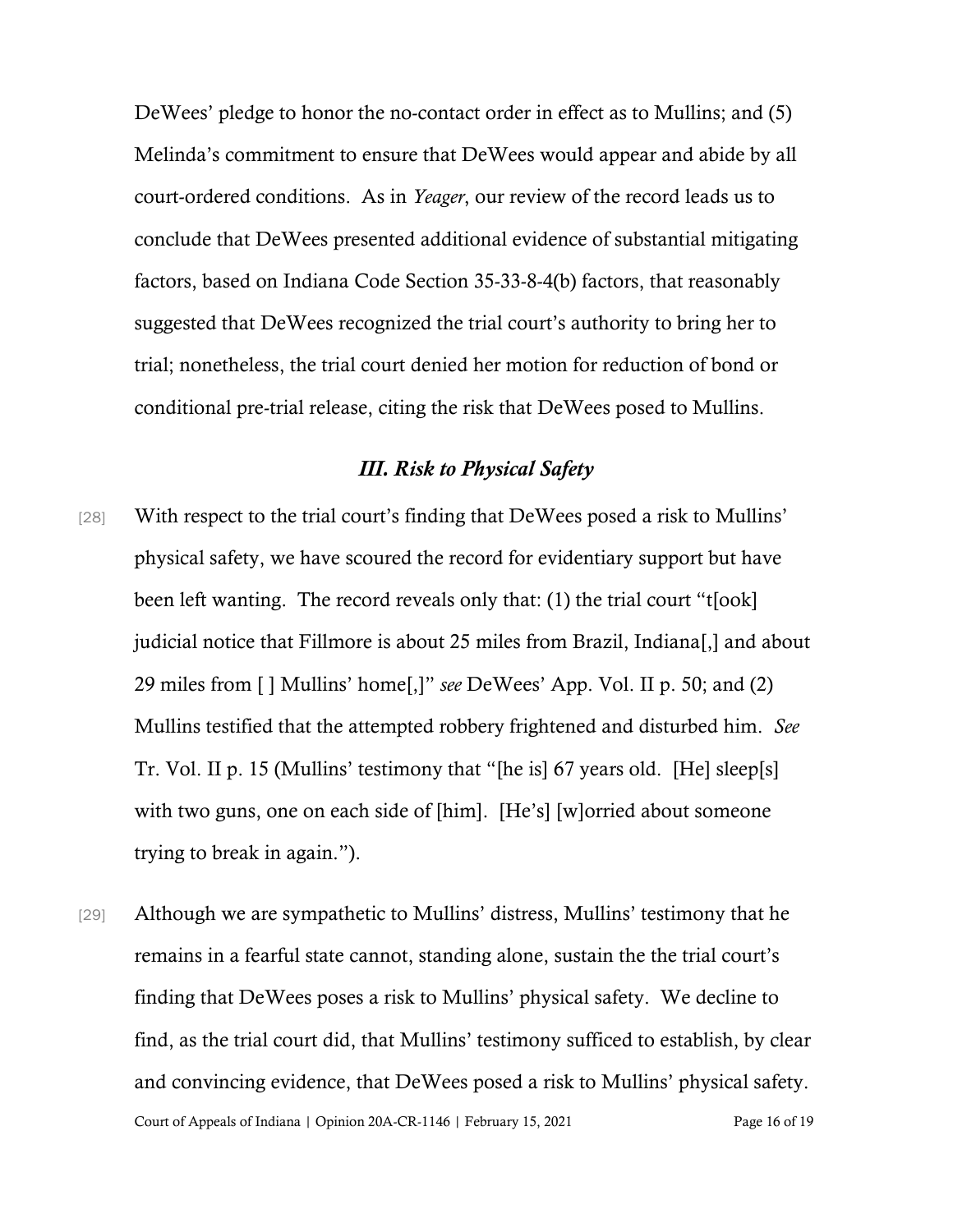Moreover, we regard the trial court's elevation of Mullins' testimony over the Indiana Code Section 35-33-8-4(b) factors, and its reliance "primarily" thereon in denying DeWees conditional pre-trial release, as impermissibly punitive. DeWees' App. Vol. II p. 50; *see Samm*, 893 N.E.2d at 766 ("The object of bail is not to effect punishment in advance of conviction.") (citation omitted).

[30] We do not reach this conclusion lightly, but are compelled to do so based on discrete facts within the record. First, the record is clear that Mullins was already in the habit of sleeping with a gun on or near his person before the incident. This fact moderates the weight we afford to Mullins' testimony that fear prompted him to sleep with two guns following the incident. Next, it is undisputed that, of the four participants in the attempted robbery, only DeWees remained outside Mullins' residence. Mullins, thus, had no interaction whatsoever with DeWees. Additionally, we find, as a whole, that Mullins' hearing testimony illustrates his understandable anger and desire for justice more than it reflects that Mullins perceives a genuine threat to his physical safety from DeWees. Lastly, the record on appeal reveals that the State granted conditional pretrial release on home detention to Braun, *who actually breached Mullins' residence, possibly wielding a firearm, and was shot by Mullins*. [10](#page-16-0) Braun was granted latitude in the form of a home detention placement in Marion County.

<span id="page-16-0"></span><sup>&</sup>lt;sup>10</sup> We acknowledge Mullins' testimony that the State did not consult or notify him regarding the grant of conditional pretrial release to Braun.

Court of Appeals of Indiana | Opinion 20A-CR-1146 | February 15, 2021 Page 17 of 19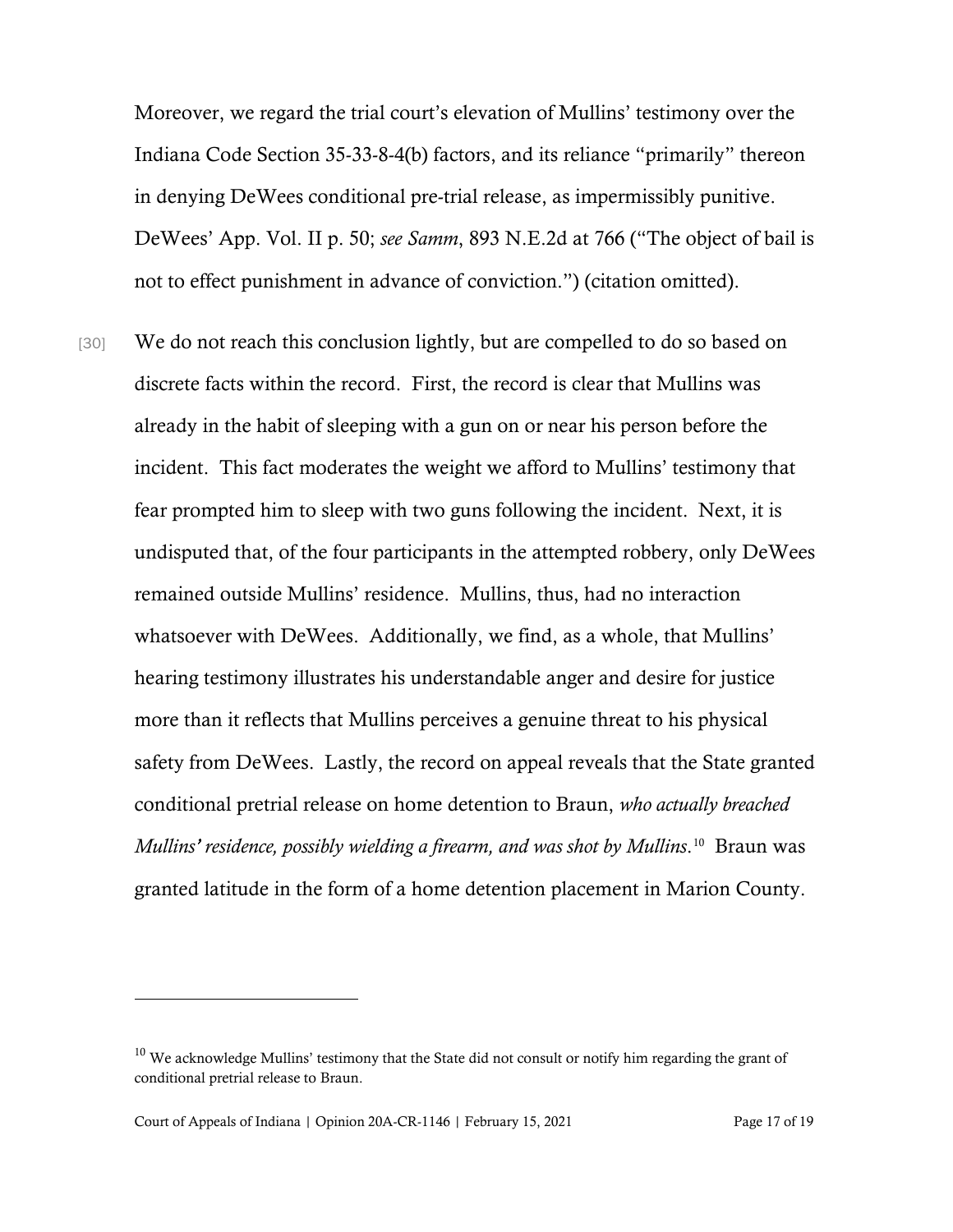- [31] In light of our consideration of the Indiana Code Section 35-33-8-4(b) factors, DeWees' adjusted pre-trial IRAS-PAT score, the trial court's inordinate reliance on Mullins' testimony, and the dearth of evidence indicating that DeWees posed a substantial risk to Mullins' physical safety, we find that the trial court's denial of DeWees' motion for reduction of bond or conditional pretrial release is against the logic and effect of the facts and circumstances before the trial court. Thus, we conclude that the trial court abused its discretion. Accordingly, we reverse and remand with instructions to the trial court to order DeWees to remain<sup>[11](#page-17-0)</sup> released to home detention with GPS monitoring, subject to additional conditions as determined by the trial court that comport with our decision.
- $[32]$  In light of our opinion, and notwithstanding Indiana [Appellate](https://1.next.westlaw.com/Link/Document/FullText?findType=L&pubNum=1007025&cite=INSRAPR65&originatingDoc=Idbb3bde08f1011ea81b1c9303791cfc3&refType=LQ&originationContext=document&transitionType=DocumentItem&contextData=(sc.History*oc.Search)) Rule 65(E), this opinion is effective immediately; the trial court need not await a certification of this opinion by the Clerk of Courts before ordering that DeWees should remain released to pretrial supervision on home detention with electronic monitoring. *See* Ind. [Appellate](https://1.next.westlaw.com/Link/Document/FullText?findType=L&pubNum=1007025&cite=INSRAPR1&originatingDoc=Idbb3bde08f1011ea81b1c9303791cfc3&refType=LQ&originationContext=document&transitionType=DocumentItem&contextData=(sc.History*oc.Search)) Rule 1 ("The Court may, upon the motion of a party or the Court's own motion, permit deviation from these Rules."); *see also [Town](https://1.next.westlaw.com/Link/Document/FullText?findType=Y&serNum=2043364347&pubNum=0007902&originatingDoc=Idbb3bde08f1011ea81b1c9303791cfc3&refType=RP&fi=co_pp_sp_7902_12&originationContext=document&transitionType=DocumentItem&contextData=(sc.History*oc.Search)#co_pp_sp_7902_12) of [Ellettsville](https://1.next.westlaw.com/Link/Document/FullText?findType=Y&serNum=2043364347&pubNum=0007902&originatingDoc=Idbb3bde08f1011ea81b1c9303791cfc3&refType=RP&fi=co_pp_sp_7902_12&originationContext=document&transitionType=DocumentItem&contextData=(sc.History*oc.Search)#co_pp_sp_7902_12) v. Despirito*, 87 N.E.3d 9, 12 (Ind. 2017) (making opinion effective immediately notwithstanding [Appellate](https://1.next.westlaw.com/Link/Document/FullText?findType=L&pubNum=1007025&cite=INSRAPR65&originatingDoc=Idbb3bde08f1011ea81b1c9303791cfc3&refType=LQ&originationContext=document&transitionType=DocumentItem&contextData=(sc.History*oc.Search)) Rule 65).

<span id="page-17-0"></span> $11$  As noted above, this Court granted DeWees' motion to stay and already DeWees released to home detention, pending the resolution of this appeal.

Court of Appeals of Indiana | Opinion 20A-CR-1146 | February 15, 2021 Page 18 of 19